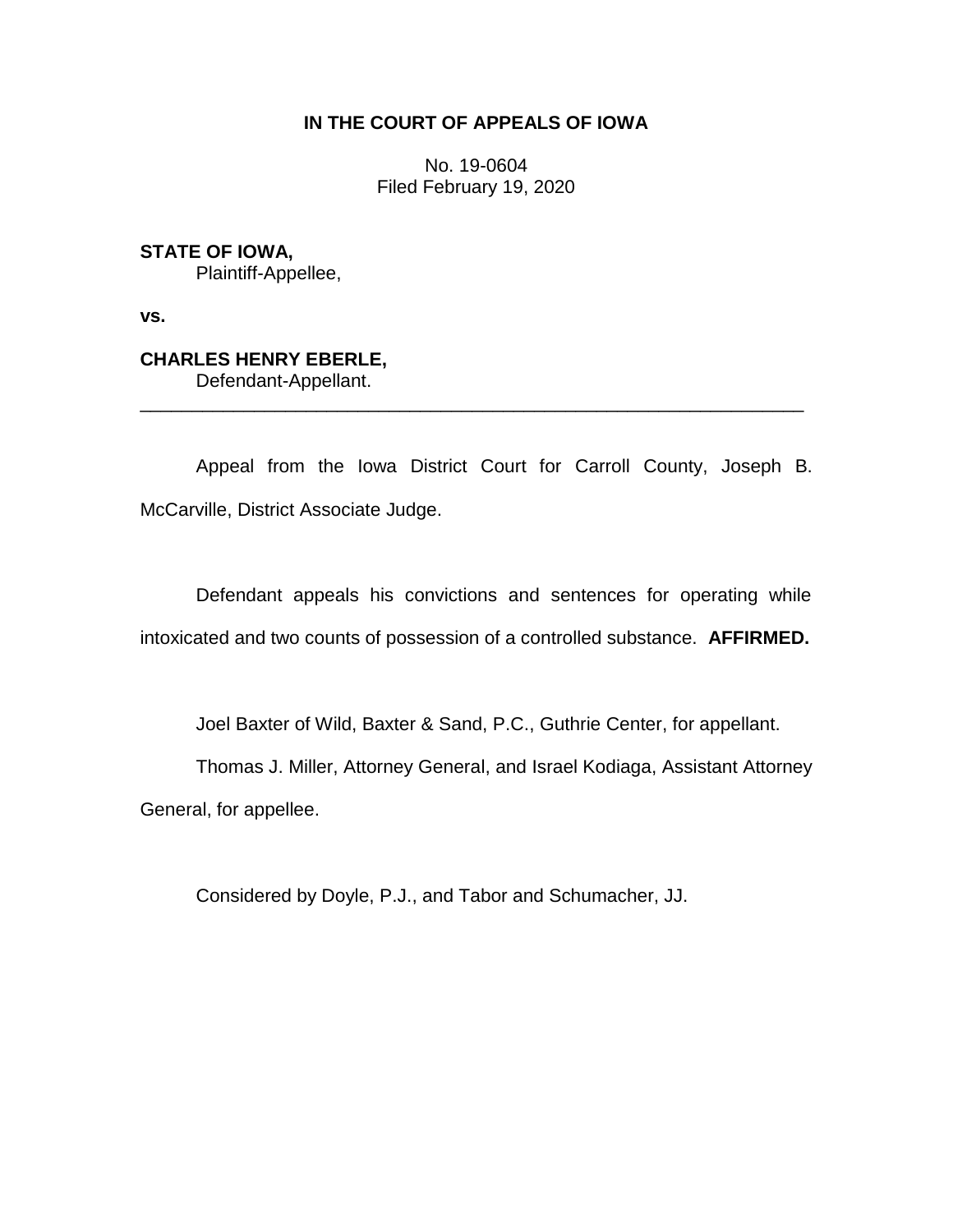## **SCHUMACHER, Judge.**

Charles Eberle appeals his sentences for operating while intoxicated (OWI) and two counts of possession of a controlled substance imposed as a result of a plea agreement adopted by the district court. Eberle claims the district court did not state sufficient reasons for his sentence. We find the sentencing order comported with the requirements for imposition of Eberle's sentence, and accordingly, we affirm the sentence of the district court.

#### **I. Background Facts & Proceedings**

Eberle was charged with Count I, OWI, in violation of Iowa Code section 321J.2 (2018); Count II, possession of a controlled substance (psilocybin and psilocyn), in violation of section 124.401(5); Count III, possession of a controlled substance (cocaine), in violation of section 124.401(5); and Count IV, possession of a controlled substance (marijuana), in violation of section 124.401(5).

Eberle entered into a plea agreement in which he agreed to plead guilty to Counts I, II, and III in exchange for dismissal of Count IV. The plea agreement provided the parties would jointly recommend that the defendant be committed to the custody of the Iowa Department of Corrections for the following terms: Count I—one year; Count II—a term not to exceed two years; and Count III—a term not to exceed two years. The parties also agreed to recommend the sentences would run consecutively, for a total term of incarceration not to exceed five years.

Eberle submitted written guilty pleas on the three offenses that included a waiver of Eberle's right to be present at sentencing. Additionally, Eberle's written pleas stated, "I understand that the court would normally be required to state on the record the reasons for the sentence imposed and give up and waive the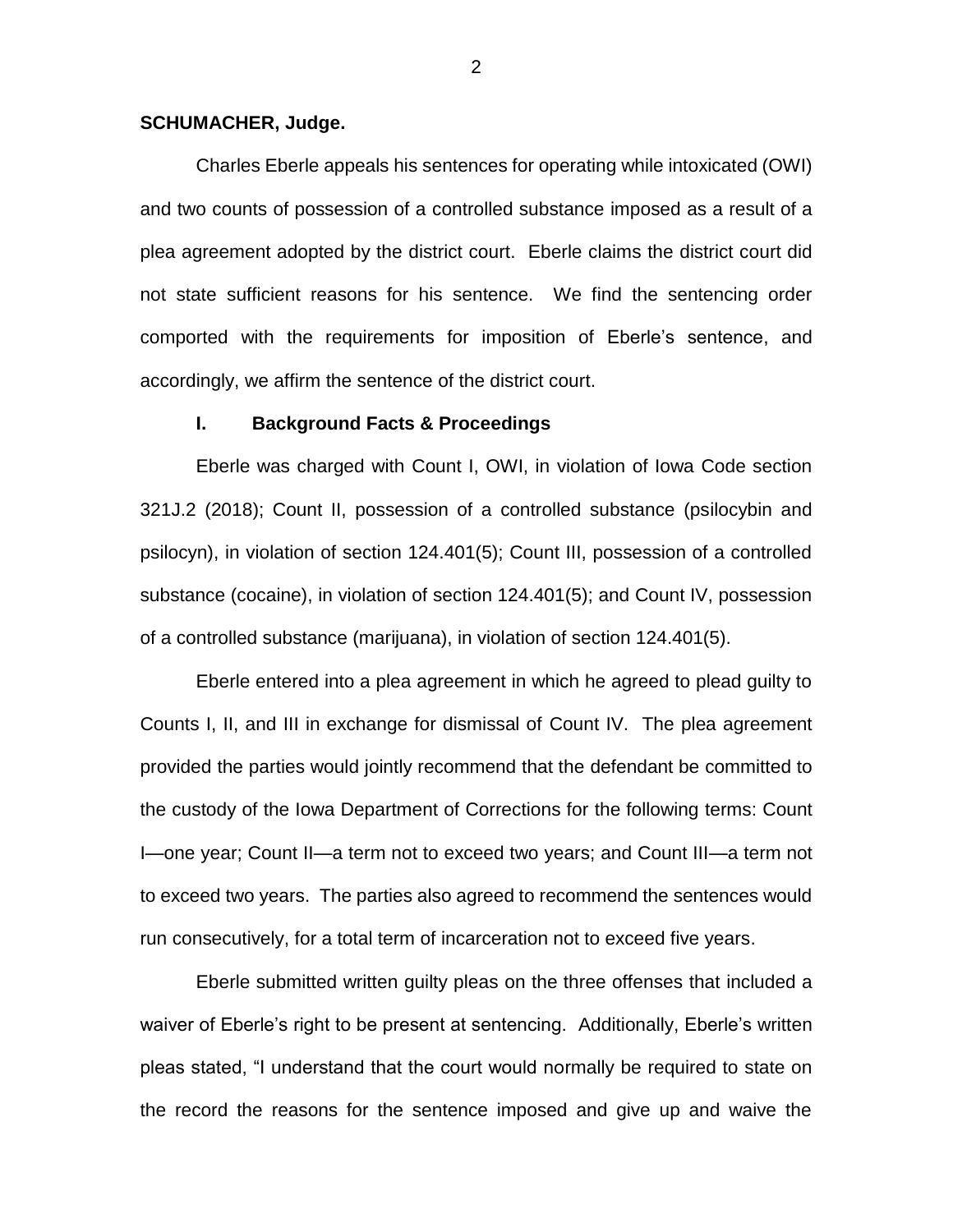requirement that the court do so." The sentencing terms of the plea agreement were not binding on the court. The district court accepted Eberle's guilty pleas and imposed a sentence that mirrored the plea agreement reached by the parties. The court sentenced Eberle to a term of one year in prison on Count I, and a term of imprisonment not to exceed two years on Counts II and III each, all to be served consecutively for a total term of incarceration not to exceed five years in prison. Eberle appeals. 1

### **II. Sentences**

 $\overline{a}$ 

Eberle claims the district court did not state sufficient reasons for his sentence. He argues the court used boilerplate language and did not consider his individual circumstances. He asks to have his case remanded for resentencing.

Under Iowa Rule of Criminal Procedure 2.23(3)(d), a court must "state on the record its reason for selecting the particular sentence." *State v. Hill*, 878 N.W.2d 269, 273 (Iowa 2016). "This requirement ensures defendants are well aware of the consequences of their criminal actions." *State v. Thompson*, 856 N.W.2d 915, 919 (Iowa 2014). "Most importantly, the sentence statement affords our appellate courts the opportunity to review the discretion of the sentencing court." *Id.* The district court may satisfy this requirement either by stating its reasons orally on the record or by including such in its written sentencing order.

<sup>&</sup>lt;sup>1</sup> Recent legislation "denies a defendant the right of appeal from a guilty plea, except for a guilty plea to a class 'A' felony or in a case where a defendant establishes good cause." *State v. Draine*, 936 N.W.2d 205, 206 (Iowa 2019) (citing 2019 Iowa Acts ch. 140, § 28). The effective date for this legislation is July 1, 2019. *See* Iowa Code § 3.7(1). The statute is not applied retroactively and is not applicable in this appeal. *See State v. Macke*, 933 N.W.2d 226, 235 (Iowa 2019). We are bound by our supreme court's holding.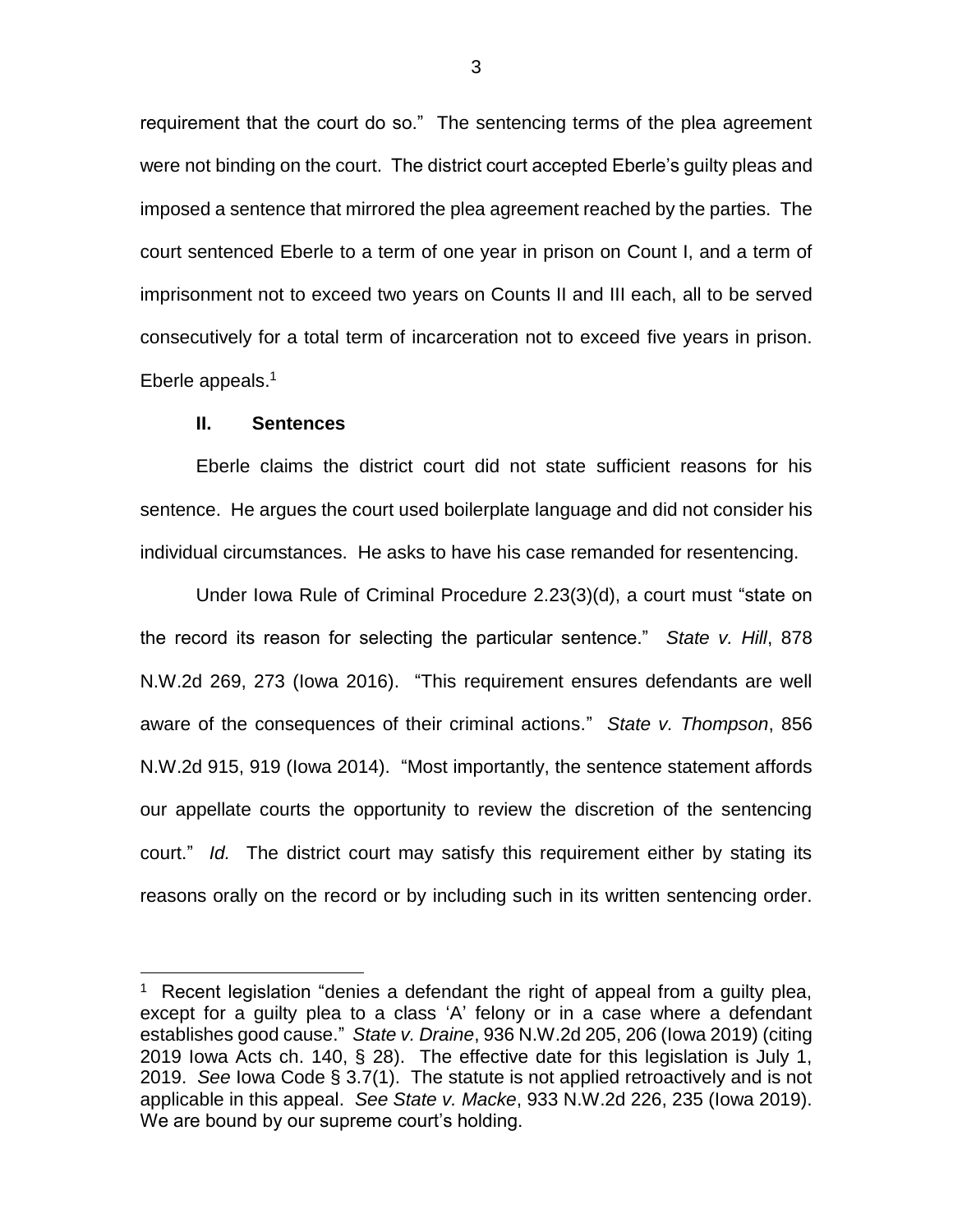*Id.* "[A] 'terse and succinct' statement may be sufficient, 'so long as the brevity of the court's statement does not prevent review of the exercise of the trial court's sentencing discretion.'" *State v. Thacker*, 862 N.W.2d 402, 408 (Iowa 2015) (citation omitted).

"When the reasons for a particular sentence have not been stated on the record, however, we have vacated the sentence and remanded the case to the district court for resentencing." *Id.*; *see also State v. Luedtke*, 279 N.W.2d 7, 8 (Iowa 1979) (vacating a sentence and remanding for resentencing where "the trial court stated no reasons on the record for the sentence imposed").

Eberle claims the court improperly used boilerplate language in giving the reasons for his sentence. In *State v. Lumadue*, 622 N.W.2d 302, 304 (Iowa 2001), the Iowa Supreme Court determined the boilerplate language used in that case did not satisfy the requirements of rule 2.23(3)(d). The court stated the court should give "a rationale relating to *this* offense, and *this* defendant's background." *Lumadue*, 622 N.W.2d at 305. "[B]oilerplate language, standing alone, is insufficient to satisfy Iowa Rule of Criminal Procedure 2.23(3)(d)." *Thacker*, 862 N.W.2d at 410.

In the instant sentencing order, the court stated,

The Court has considered the sentencing recommendation of the parties. The Court grants this sentence because it provides for Defendant's rehabilitation and the protection of the community. The Court also considered a letter from Defendant filed on February 13, 2019. The Court finds the following factors the most significant in determining this sentence: the nature and circumstances of the crime; protection of the public from further offenses; Defendant's criminal history; Defendant's substance abuse history; Defendant's propensity for further criminal acts; statutory sentence requirements; Defendant's statement; Defendant's mental health history; Defendant's family circumstances; maximum opportunity for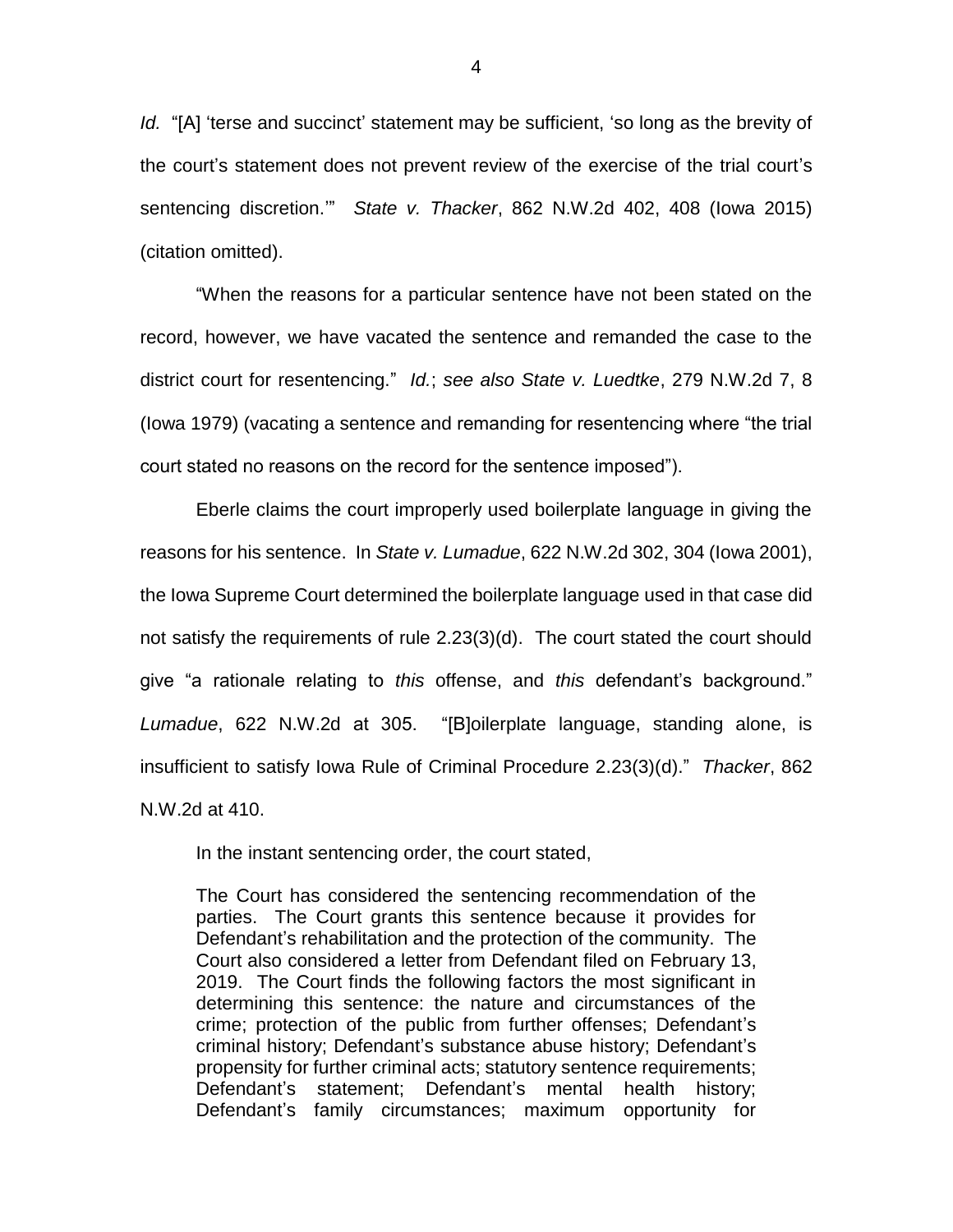rehabilitation; victim impact statement; Defendant's age and character; Defendant's employment; and the statement of plea agreement.

The sentencing order reflects the court did not use boilerplate language. In particular, Eberle sent a letter to the court prior to sentencing and the court stated it considered this letter. Additionally, and as noted by the State, even if the district court approved the agreement and did not provide reasons for the sentence, such would not automatically be an abuse of discretion on this record. "When a district court simply imposes a sentence agreed to by parties it does not exercise discretion in a fashion that requires a statement of the reasons on the record." 2 *Id*. The district court does not abuse its sentencing discretion by giving effect to the parties' plea agreement. *See id*.

The Iowa Supreme Court has previously considered what the rule requires in the context of a plea bargain. In *State v. Snyder,* 336 N.W.2d 728, 729 (Iowa 1983), the defendant entered into a plea bargain with the State. There was no claim the State or the court departed from the terms of the plea bargain. *See Snyder*, 336 N.W.2d at 729. The court held that a statement of reasons for the sentence was not required because "[t]he sentence of imprisonment was . . . not the product of the exercise of trial court discretion but of the process of giving effect to the parties' agreement." *Id.*

Similarly, in *State v. Cason,* 532 N.W.2d 755, 756–57 (Iowa 1995), the Iowa Supreme Court again considered the impact of a plea bargain on the district court's

 $\overline{a}$ 

<sup>2</sup> The *Thacker* court was unable to determine what terms of the plea agreement the district court adopted as the plea agreement was not set forth in the record. 862 N.W.2d at 410. In the instant appeal, we can readily discern all terms of the plea agreement from the record.